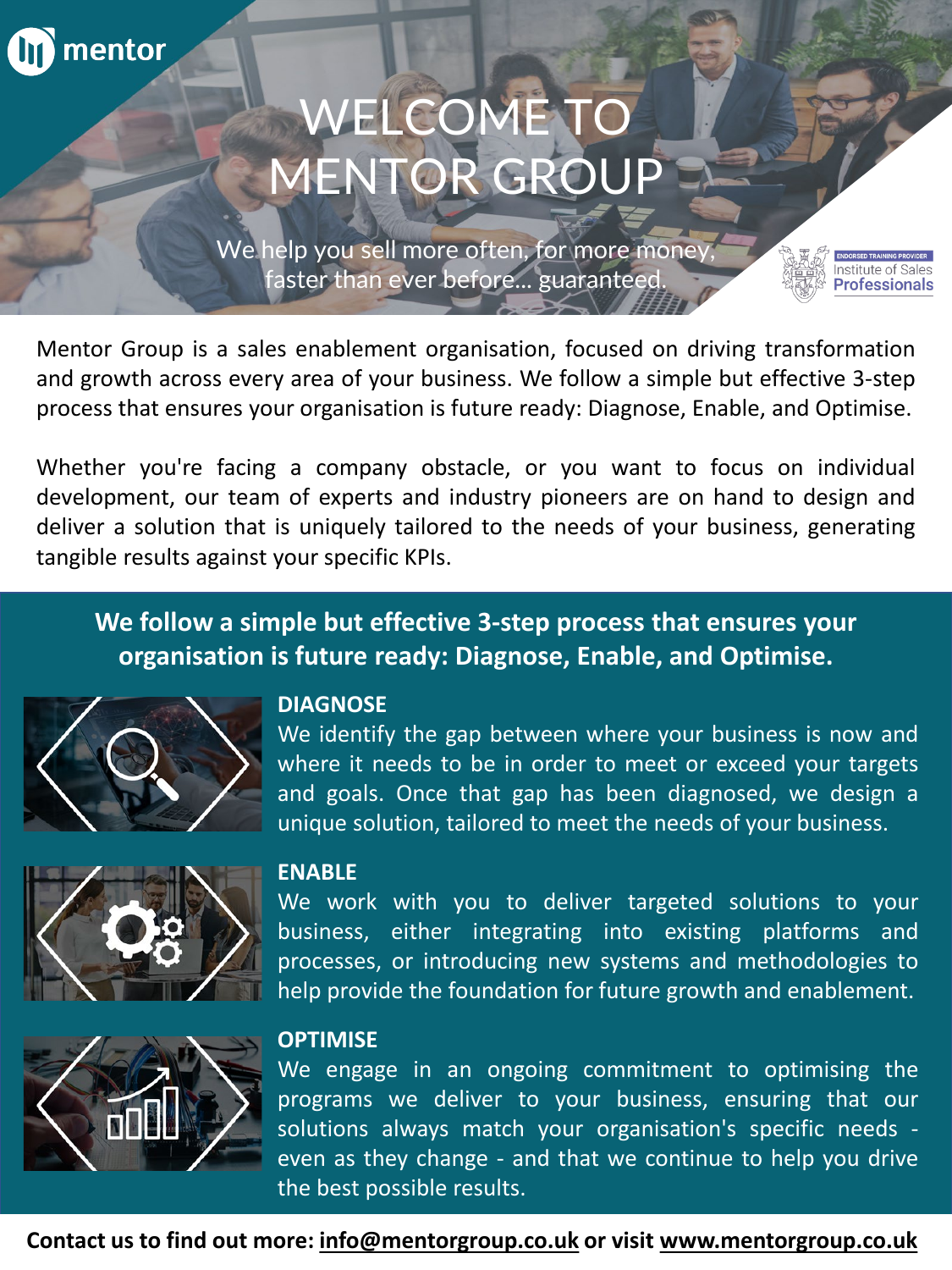

#### **Our Solutions**

## **DIAGNOSE**

**Sales Productivity Blueprint** is a configurable process map designed to provide consistency and best practice across your customer engagement cycle. This works by integrating strategic planning, marketing, sales, customer service and a leadership coaching cadence that will enable you to create the conditions for revenue growth. We achieve this by reviewing your existing processes, look at the people and technology implications of current and projected performance and then co-create a "to be" process that can sustain.

**Sales Productivity Diagnostic (SPD)** is a unique tool that can be deployed on your CRM or independently through a set of 7 clearly defined metrics to identify sales issues that may be impacting your productivity and performance.

#### **ENABLE**

**Sales Academy** puts the learner at the heart of the experience by providing a range of digital, on demand topics to suit the requirements of the learner. This is complimented by the ability to engage and expert and follow programs through to an accreditation recognised by the ISP.

**Instructor or Virtual led Training** uses the latest in adult learning techniques to provide an experiential experience that focuses on the outcomes you are looking to achieve. For example: Outcome Based Selling, Key Account Management, Storytelling, Negotiation and Sales Management Systems.

**Kairos**is a sales productivity platform delivering customised learning paths in one centralised place. Accessible via mobile or desktop any time delivering relevant content as and when it is needed. Kairos can be used for onboarding, on going sales training and accreditation and progress can also be tracked to enable further stream lining of your sales training strategy.

## **OPTIMISE**

**Coaching as a Service (CaaS)** is scalable coaching on demand solution that offers access to specialist sales coaches focused on driving impact to the value, volume and velocity of your sales pipeline. It can be integrated via client portal, direct URL link or via MS Teams and accessed using a self service request portal via email, phone, Teams chat or Teams call, ensuring the most efficient and easiest method of communication.

**Sales Transformation as a Service (STaaS)** is a radical new way of providing the best sales enablement for your team, in a way that is interactive and aligned with your organisations specific needs. By combining cutting edge sales metric diagnostics, cognitive assessments and a blend of digital learning interventions tuned to the individual, you are able to engage and measure your sales force to impact and improvements your core metrics.